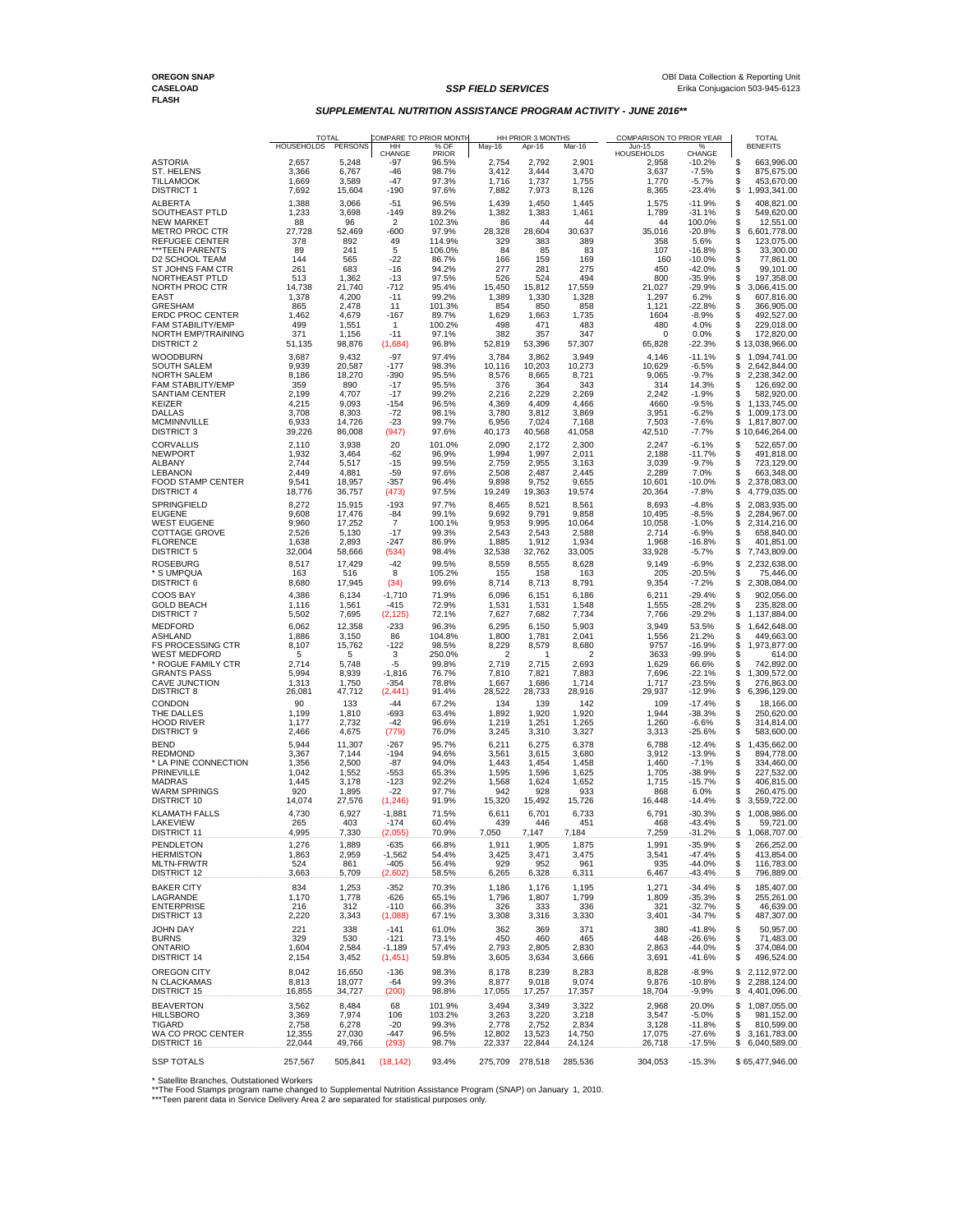**FLASH APD FIELD OFFICES**

# **OREGON SNAP** OBI Data Collection & Reporting Unit **CASELOAD** Erika Conjugacion 503-945-6123

# **SUPPLEMENTAL NUTRITION ASSISTANCE PROGRAM ACTIVITY - JUNE 2016\*\***

|                                                                                      | <b>TOTAL</b>                 |                              | COMPARE TO PRIOR MONTH        |                                  | HH PRIOR 3 MONTHS            |                              |                              | COMPARISON TO PRIOR YEAR      |                                          |                      | <b>TOTAL</b>                                       |
|--------------------------------------------------------------------------------------|------------------------------|------------------------------|-------------------------------|----------------------------------|------------------------------|------------------------------|------------------------------|-------------------------------|------------------------------------------|----------------------|----------------------------------------------------|
|                                                                                      | <b>HOUSEHOLDS</b>            | <b>PERSONS</b>               | HH<br>CHANGE                  | $%$ OF<br>PRIOR                  | May-16                       | Apr-16                       | Mar-16                       | $Jun-15$<br><b>HOUSEHOLDS</b> | %<br>CHANGE                              |                      | <b>BENEFITS</b>                                    |
| <b>ST. HELENS MSO</b>                                                                | 1,871                        | 2,123                        | 16                            | 100.9%                           | 1,855                        | 1,851                        | 1,844                        | 1,790                         | 4.5%                                     | \$                   | 228,836.00                                         |
| <b>DISTRICT 1</b>                                                                    | 1.871                        | 2.123                        | 16                            | 100.9%                           | 1.855                        | 1.851                        | 1.844                        | 1,790                         | 4.5%                                     | S                    | 228.836.00                                         |
| MULT, APS                                                                            | 1                            | 1                            | 0                             | 100.0%                           | $\mathbf{1}$                 | 1                            | 0                            | 1                             | 0.0%                                     | \$                   | 194.00                                             |
| <b>DISTRICT 2</b>                                                                    | $\mathbf{1}$                 | 1                            | 0                             | 100.0%                           | $\mathbf{1}$                 | 1                            | $\mathbf 0$                  | 1                             | 0.0%                                     | \$                   | 194.00                                             |
| ROSEBURG SSO<br><b>ROSEBURG DS</b><br><b>DISTRICT 6</b>                              | 0<br>5,357<br>5,357          | 0<br>6,419<br>6,419          | 0<br>19<br>19                 | 90.0%<br>100.4%<br>100.4%        | 0<br>5,338<br>5,338          | 9<br>5,330<br>5,339          | 10<br>5,327<br>5,337         | 32<br>5,169<br>5,201          | 3.6%<br>3.0%                             | \$<br>S<br>\$        | 630.114.00<br>630,114.00                           |
| NORTH BEND MSO                                                                       | 4.144                        | 4.631                        | $-42$                         | 99.0%                            | 4.186                        | 4.173                        | 4.173                        | 4.049                         | 2.3%                                     | S                    | 473.100.00                                         |
| <b>GOLD BEACH MSO</b>                                                                | 1,355                        | 1,523                        | -6                            | 99.6%                            | 1,361                        | 1.358                        | 1,365                        | 1,333                         | 1.7%                                     | \$                   | 148.916.00                                         |
| <b>DISTRICT 7</b>                                                                    | 5,499                        | 6,154                        | $-48$                         | 99.1%                            | 5,547                        | 5,531                        | 5,538                        | 5,382                         | 2.2%                                     | \$                   | 622,016.00                                         |
| <b>MEDFORD SSO</b>                                                                   | 3,926                        | 4,468                        | $-1$                          | 100.0%                           | 3,927                        | 3,976                        | 3,973                        | 3,990                         | $-1.6%$                                  | \$                   | 431,093.00                                         |
| <b>MEDFORD DS</b>                                                                    | 3,833                        | 4,993                        | $-14$                         | 99.6%                            | 3.847                        | 3.783                        | 3.782                        | 3,757                         | 2.0%                                     | \$                   | 578.319.00                                         |
| <b>GRANTS PASS</b>                                                                   | 4,600                        | 5,152                        | -89                           | 98.1%                            | 4,689                        | 4,710                        | 4,724                        | 4,762                         | -3.4%                                    | \$                   | 541,431.00                                         |
| <b>DISTRICT 8</b>                                                                    | 12,359                       | 14,613                       | $-104$                        | 99.2%                            | 12,463                       | 12.469                       | 12,479                       | 12,509                        | $-1.2%$                                  | \$                   | 1,550,843.00                                       |
| THE DALLES                                                                           | 1,619                        | 1,842                        | $-50$                         | 97.0%                            | 1,669                        | 1,652                        | 1,643                        | 1,590                         | 1.8%                                     | \$                   | 187,034.00                                         |
| <b>DISTRICT 9</b>                                                                    | 1.619                        | 1,842                        | $-50$                         | 97.0%                            | 1,669                        | 1.652                        | 1,643                        | 1,590                         | 1.8%                                     | \$                   | 187,034.00                                         |
| <b>BEND MSO</b>                                                                      | 2,322                        | 2,675                        | 26                            | 101.1%                           | 2,296                        | 2,294                        | 2,311                        | 2,332                         | $-0.4%$                                  | \$                   | 278,397.00                                         |
| LA PINE MSO                                                                          | 864                          | 1,043                        | -6                            | 99.3%                            | 870                          | 869                          | 874                          | 679                           | 27.2%                                    | \$                   | 100,544.00                                         |
| <b>REDMOND MSO</b>                                                                   | 1,394                        | 1,605                        | 4                             | 100.3%                           | 1,390                        | 1,382                        | 1,400                        | 1,344                         | 3.7%                                     | \$                   | 162,442.00                                         |
| PRINEVILLE MSO                                                                       | 946                          | 1,098                        | $-14$                         | 98.5%                            | 960                          | 957                          | 960                          | 948                           | $-0.2%$                                  | \$                   | 103,686.00                                         |
| <b>MADRAS MSO</b>                                                                    | 843                          | 995                          | $-17$                         | 98.0%                            | 860                          | 864                          | 855                          | 819                           | 2.9%                                     | \$                   | 103,245.00                                         |
| <b>DISTRICT 10</b>                                                                   | 6,369                        | 7,416                        | $-7$                          | 99.9%                            | 6,376                        | 6,366                        | 6,400                        | 6,122                         | 4.0%                                     | S                    | 748,314.00                                         |
| <b>KLAMATH FALLS MSO</b><br><b>LAKEVIEW MS</b><br><b>DISTRICT 11</b>                 | 3,220<br>0<br>3,220          | 3,690<br>$\Omega$<br>3,690   | $-81$<br>$-1$<br>$-82$        | 97.5%<br>0.0%<br>97.5%           | 3,301<br>1<br>3,302          | 3,302<br>$\Omega$<br>3,302   | 3,300<br>$\Omega$<br>3,300   | 3,408<br>2<br>3,410           | $-5.5%$<br>$-50.0%$<br>$-5.6%$           | <b>၆</b><br>\$       | 372.407.00<br>372,407.00                           |
| PENDLETON MSO<br><b>HERMISTON MSO</b><br><b>DISTRICT 12</b>                          | 1,274<br>1,303<br>2,577      | 1,402<br>1,479<br>2,881      | $-19$<br>$-17$<br>$-36$       | 98.5%<br>98.7%<br>98.6%          | 1,293<br>1,320<br>2,613      | 1.296<br>1,330<br>2,626      | 1,291<br>1,337<br>2,628      | 1,275<br>1,285<br>2,560       | $-0.1%$<br>1.4%<br>0.7%                  | \$<br>\$             | 138,632.00<br>144,988.00<br>283,620.00             |
| <b>BAKER CITY MSO</b><br>LAGRANDE MSO<br><b>ENTERPRISE MSO</b><br><b>DISTRICT 13</b> | 686<br>814<br>265<br>1,765   | 773<br>959<br>292<br>2,024   | $-23$<br>-56<br>$-7$<br>$-86$ | 96.8%<br>93.6%<br>97.4%<br>95.4% | 709<br>870<br>272<br>1,851   | 714<br>867<br>267<br>1,848   | 707<br>865<br>269<br>1,841   | 710<br>870<br>267<br>1,847    | $-3.4%$<br>$-6.4%$<br>$-0.7%$<br>$-4.4%$ | \$<br>\$<br>\$<br>\$ | 69,341.00<br>85.177.00<br>26,545.00<br>181,063.00  |
| JOHN DAY MSO<br><b>BURNS MSO</b><br><b>ONTARIO MSO</b><br><b>DISTRICT 14</b>         | 275<br>348<br>1,320<br>1.943 | 316<br>417<br>1,534<br>2,267 | $-3$<br>-8<br>$-36$<br>$-47$  | 98.9%<br>97.8%<br>97.3%<br>97.6% | 278<br>356<br>1,356<br>1.990 | 277<br>360<br>1.356<br>1.993 | 275<br>361<br>1.348<br>1,984 | 290<br>346<br>1.354<br>1.990  | $-5.2%$<br>0.6%<br>$-2.5%$<br>$-2.4%$    | မေမ<br>S             | 25.710.00<br>33.559.00<br>151,191.00<br>210,460.00 |
| <b>CANBY SPD</b>                                                                     | 1,336                        | 1,539                        | $\overline{7}$                | 100.5%                           | 1,329                        | 1,324                        | 1,336                        | 1,304                         | 2.5%                                     | \$                   | 163,296.00                                         |
| OREGON CITY SPD                                                                      | 2,266                        | 2,550                        | 12                            | 100.5%                           | 2,254                        | 2,255                        | 2,253                        | 2,370                         | $-4.4%$                                  | \$                   | 303,075.00                                         |
| MILWAUKIE SPD                                                                        | 2,804                        | 3,125                        | 0                             | 100.0%                           | 2,804                        | 2,776                        | 2,763                        | 2,599                         | 7.9%                                     | Š                    | 368,971.00                                         |
| <b>ESTACADA SPD</b>                                                                  | 1,657                        | 1,906                        | 6                             | 100.4%                           | 1,651                        | 1,664                        | 1,682                        | 1,707                         | $-2.9%$                                  | \$                   | 212.595.00                                         |
| <b>DISTRICT 15</b>                                                                   | 8,063                        | 9,120                        | 25                            | 100.3%                           | 8,038                        | 8,019                        | 8,034                        | 7,980                         | 1.0%                                     | S                    | 1,047,937.00                                       |
| <b>HILLSBORO</b>                                                                     | 2,519                        | 2,887                        | -6                            | 99.8%                            | 2,525                        | 2,551                        | 2,575                        | 2,568                         | $-1.9%$                                  | \$                   | 331,146.00                                         |
| <b>TIGARD</b>                                                                        | 1,570                        | 1,728                        | 10                            | 100.6%                           | 1,560                        | 1.585                        | 1,590                        | 1,591                         | $-1.3%$                                  | \$                   | 203,132.00                                         |
| <b>BEAVERTON</b>                                                                     | 4.153                        | 4,761                        | $-4$                          | 99.9%                            | 4,157                        | 4,169                        | 4,185                        | 4,241                         | $-2.1%$                                  | \$                   | 574,301.00                                         |
| <b>DISTRICT 16</b>                                                                   | 8,242                        | 9,376                        | 0                             | 100.0%                           | 8,242                        | 8,305                        | 8,350                        | 8,400                         | $-1.9%$                                  | Ś                    | 1,108,579.00                                       |
| <b>APD TOTALS</b>                                                                    | 58,885                       | 67,926                       | $-400$                        | 99.3%                            | 59,285                       | 59.302                       | 59.378                       | 58.782                        | 0.2%                                     | \$                   | 7,171,417.00                                       |

### **AAA OFFICES**

### **SUPPLEMENTAL NUTRITION ASSISTANCE PROGRAM ACTIVITY - JUNE 2016\*\***

|                        | <b>TOTAL</b>      |                | COMPARE TO PRIOR MONTH |               | HH PRIOR 3 MONTHS |        |        | <b>COMPARISON TO PRIOR YEAR</b> |             | <b>TOTAL</b> |                 |
|------------------------|-------------------|----------------|------------------------|---------------|-------------------|--------|--------|---------------------------------|-------------|--------------|-----------------|
|                        | <b>HOUSEHOLDS</b> | <b>PERSONS</b> | HH<br>CHANGE           | % OF<br>PRIOR | May-16            | Apr-16 | Mar-16 | Jun-15<br><b>HOUSEHOLDS</b>     | %<br>CHANGE |              | <b>BENEFITS</b> |
| <b>WARRENTON ADS</b>   | 1.705             | 1.937          | 2                      | 100.1%        | 1.703             | 1.719  | 1.714  | 1.677                           | 1.7%        | S            | 202.053.00      |
| TILLAMOOK ADS          | 969               | 1,115          | 8                      | 100.8%        | 961               | 942    | 952    | 946                             | 2.4%        | S            | 110.146.00      |
| <b>DISTRICT 1</b>      | 2,674             | 3,052          | 10                     | 100.4%        | 2.664             | 2.661  | 2,666  | 2.623                           | 1.9%        | S            | 312,199.00      |
| SE PORTLAND ADS        | 3.731             | 4.138          | $-4$                   | 99.9%         | 3.735             | 3.735  | 3.770  | 3.773                           | $-1.1%$     | S            | 501.116.00      |
| W PTLD ADS             | 5.076             | 5,302          | 31                     | 100.6%        | 5.045             | 5.025  | 5.017  | 4.944                           | 2.7%        | S            | 631.099.00      |
| N/NE PORTLAND ADS      | 6.073             | 6.500          | $-56$                  | 99.1%         | 6,129             | 6.154  | 6,139  | 6.104                           | $-0.5%$     | S            | 802.047.00      |
| MID-AREA ADS           | 7,517             | 8,590          | -6                     | 99.9%         | 7.523             | 7.525  | 7.540  | 7.298                           | 3.0%        | S            | 1,100,859.00    |
| <b>MULT TRN DIV</b>    | 47                | 50             | $-2$                   | 95.9%         | 49                | 39     | 45     | 71                              | $-33.8%$    | S            | 5,430.00        |
| E MULT ADS             | 5.636             | 6.405          | $-24$                  | 99.6%         | 5.660             | 5.658  | 5.638  | 5,514                           | 2.2%        |              | 774.460.00      |
| <b>DISTRICT 2</b>      | 28.080            | 30.985         | $-61$                  | 99.8%         | 28,141            | 28.136 | 28,149 | 27.704                          | 1.4%        | S            | 3.815.011.00    |
| <b>WOODBURN AG</b>     | 1,518             | 1.774          | -9                     | 99.4%         | 1.527             | 1,521  | 1.560  | 1.778                           | $-14.6%$    | S            | 188.770.00      |
| N SALEM ADS            | 7.508             | 8.554          | 18                     | 100.2%        | 7.490             | 7.505  | 7.416  | 7.103                           | 5.7%        | S            | 946.133.00      |
| DALLAS AGING           | 2.517             | 2.913          | 25                     | 101.0%        | 2.492             | 2.471  | 2.456  | 2.480                           | 1.5%        | S            | 298.101.00      |
| <b>MCMINNVILLE ADS</b> | 2.679             | 3.181          | $-4$                   | 99.9%         | 2.683             | 2.683  | 2,685  | 2.629                           | 1.9%        | S            | 320.134.00      |
| <b>DISTRICT 3</b>      | 14.222            | 16.422         | 30                     | 100.2%        | 14.192            | 14,180 | 14.117 | 13.990                          | 1.7%        | S            | 1,753,138.00    |
| TOLEDO ADS             | 2.287             | 2.708          | $-7$                   | 99.7%         | 2.294             | 2.361  | 2.511  | 2.452                           | $-6.7%$     | S            | 289.866.00      |
| <b>ALBANY ADS</b>      | 6,231             | 7,468          | -5                     | 99.9%         | 6.236             | 6.205  | 6.119  | 5.974                           | 4.3%        | S            | 777.320.00      |
| <b>DISTRICT 4</b>      | 8.518             | 10.176         | $-12$                  | 99.9%         | 8.530             | 8.566  | 8.630  | 8.426                           | 1.1%        | S            | ,067,186.00     |
| <b>EUGENE</b>          | 12.164            | 13,515         | 23                     | 100.2%        | 12.141            | 12.132 | 12.119 | 11.666                          | 4.3%        | S            | 1.513.535.00    |
| COTTAGE GROVE          | 1.413             | 1,590          | 4                      | 100.3%        | 1.409             | 1.411  | 1.399  | 1.368                           | 3.3%        | S            | 163.097.00      |
| <b>FLORENCE</b>        | 1.047             | 1.226          | $-19$                  | 98.2%         | 1.066             | 1.056  | 1.052  | 1.046                           | 0.1%        | S            | 114.707.00      |
| <b>DISTRICT 5</b>      | 14.624            | 16.331         | 8                      | 100.1%        | 14.616            | 14.599 | 14,570 | 14.080                          | 3.9%        | S            | 1.791.339.00    |
|                        |                   |                |                        |               |                   |        |        |                                 |             |              |                 |
| <b>AAA TOTALS</b>      | 68.118            | 76.966         | $-25$                  | 100.0%        | 68.143            | 68.142 | 68,132 | 66.823                          | 1.9%        |              | \$ 8,738,873.00 |

\*\*The Food Stamps program name changed to Supplemental Nutrition Assistance Program (SNAP) on January 1, 2010.